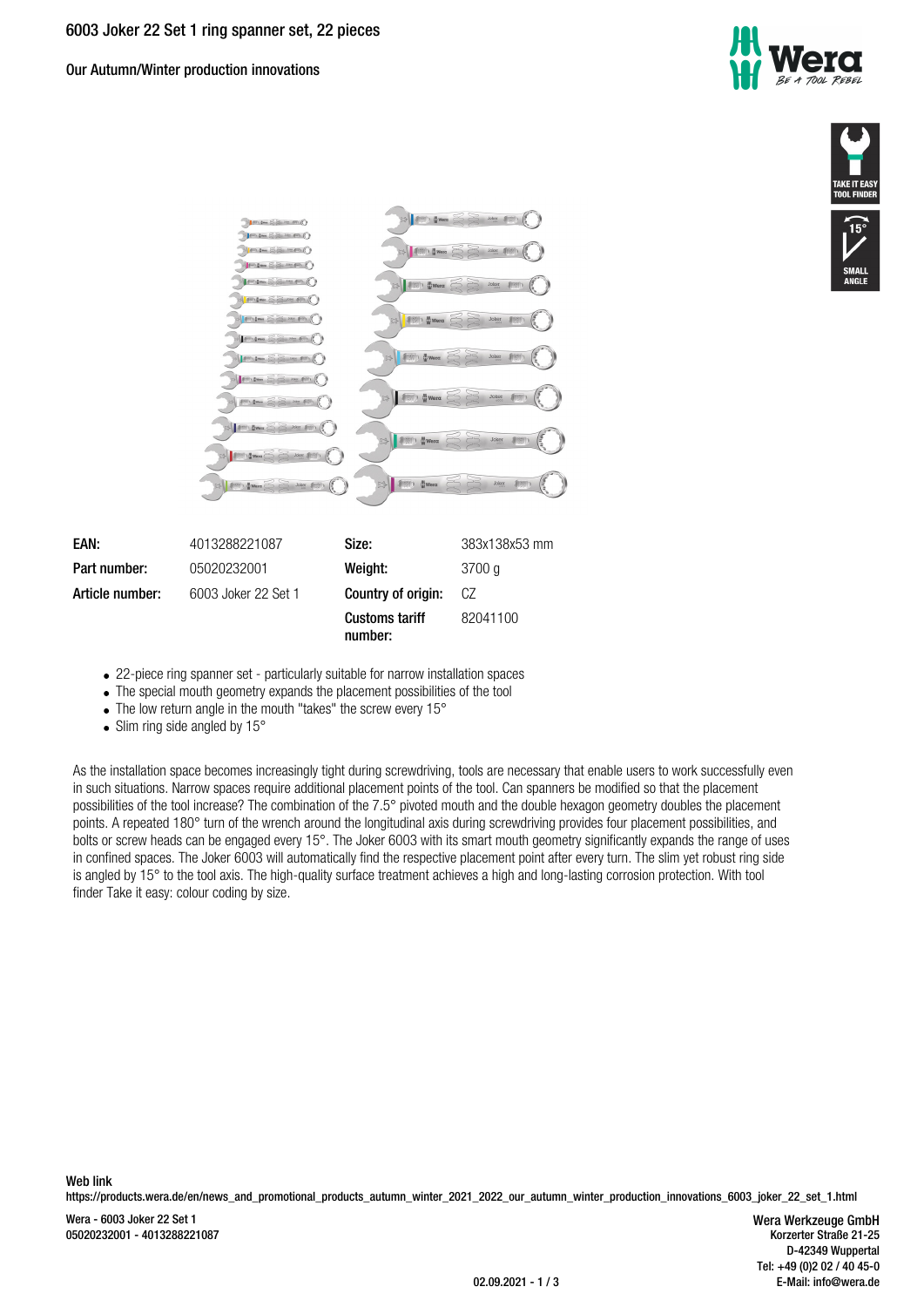Our Autumn/Winter production innovations

## **Set contents:**

 $\mathbb{R}$ 

|                                                    | 6003 Joker  |                              |
|----------------------------------------------------|-------------|------------------------------|
| <b>BOY</b> <i>Lines</i> 2<br><b>John 5991 (2 )</b> | 05020190001 | $1 \times 5.5 \times 105$ mm |
|                                                    | 05020198001 | $1 \times 6 \times 105$ mm   |
|                                                    | 05020199001 | $1 \times 7 \times 110$ mm   |
|                                                    | 05020200001 | $1 \times 8 \times 115$ mm   |
|                                                    | 05020219001 | 1 x 9 x 120 mm               |
|                                                    | 05020201001 | 1 x 10 x 125 mm              |
|                                                    | 05020202001 | 1 x 11 x 135 mm              |
|                                                    | 05020203001 | 1 x 12 x 148 mm              |
|                                                    | 05020204001 | 1 x 13 x 160 mm              |
|                                                    | 05020205001 | 1 x 14 x 167 mm              |
|                                                    | 05020206001 | 1 x 15 x 174 mm              |
|                                                    | 05020207001 | 1 x 16 x 182 mm              |
|                                                    | 05020208001 | 1 x 17 x 190 mm              |
|                                                    | 05020209001 | 1 x 18 x 210 mm              |
|                                                    | 05020210001 | 1 x 19 x 230 mm              |
|                                                    | 05020500001 | 1 x 20 x 230 mm              |
|                                                    | 05020501001 | 1 x 21 x 260 mm              |
|                                                    | 05020502001 | 1 x 22 x 260 mm              |
|                                                    | 05020503001 | 1 x 24 x 280 mm              |
|                                                    | 05020504001 | 1 x 27 x 300 mm              |
|                                                    | 05020505001 | 1 x 30 x 330 mm              |
|                                                    | 05020506001 | 1 x 32 x 360 mm              |



The Joker 6003 ring spanner with its special mouth geometry – mouth side pivoted by 7.5° and the double hexagon profile – doubles the placement possibilities when repeatedly turning the<br>wrench  $180^\circ$  around the around longitudinal axis. Bolts and screw heads can be "accessed" every 15°. The Joker 6003 will automatically find the respective placement point after every turn.

**For very tight spaces Joker 6003: For pivoting angles under 30°**



Thanks to the mouth side pivoted by 7.5°, double hexagon geometry and an adjusted application method (placement – screwdriving – turning – replacement – screwdriving – turning, etc), even screwdriving challenges allowing a pivoting angle of less than 30° can be solved.

## **Double-hex geometry**



The double hexagon geometry on the mouth and ring sides secures the positive connection with the screw head or bolt and reduces the risk of slipping.

**Web link** https://products.wera.de/en/news\_and\_promotional\_products\_autumn\_winter\_2021\_2022\_our\_autumn\_winter\_production\_innovations\_6003\_joker\_22\_set\_1.html

Wera - 6003 Joker 22 Set 1 05020232001 - 4013288221087